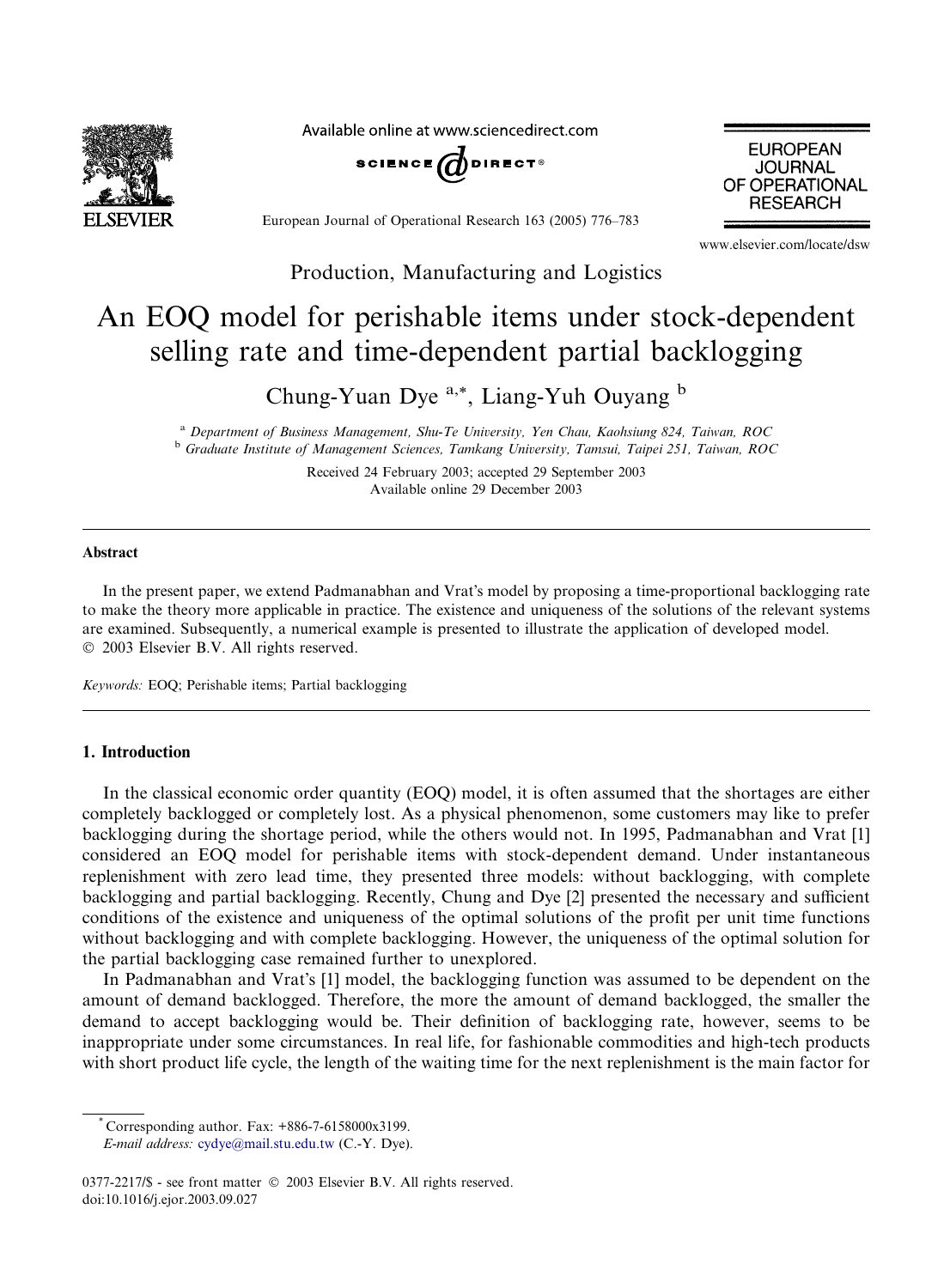deciding whether the backlogging will be accepted or not. The willingness of a customer to wait for backlogging during a shortage period is decline with the length of the waiting time. To reflect this phenomenon, Chang and Dye [3] developed an inventory model in which the proportion of customers who would like to accept backlogging is the reciprocal of a linear function of the waiting time.

Furthermore, the opportunity cost due to lost sales was not taken into account in Padmanabhan and Vrats [1] analysis. During the shortages period with partial backlogging, we must distinguish between the backorders and lost sales cases. With a lost sale, the customer's demand for the item is lost and presumably filled by a competitor. It can be considered as the loss of profit on the sales. Cost incurred from lost sales, is a fixed cost per unit demanded which cannot be met from inventory. Consequently, the opportunity cost due to lost sales should be considered in the modeling. The opportunity cost due to lost sales is generally defined as opportunity  $cost = gross$  profit margin + loss of goodwill [4].

Hence, the main purpose of this note is to amend the paper of Padmanabhan and Vrat [1] with a view to making the model more relevant and applicable in practice. In the next section, the assumptions and notations related to this study are presented. In Section 3, we present the mathematical model and then prove that the optimal replenishment policy not only exists but is also unique. In the last two sections, the model is illustrated with a numerical example adopted from Padmanabhan and Vrat [1] and concluding remarks are provided.

#### 2. Assumptions and notations

Basically, the proposed model is developed under the same assumptions and notations adopted by Padmanabhan and Vrat [1], except the one related to the time-proportional backlogging rate.

- 1. Replenishment rate is infinite and lead time is zero.
- 2. The distribution of time to deterioration of the items follows exponential distribution with parameter  $\theta$ (i.e. constant rate of deterioration).
- 3. The unit cost C and the inventory carrying cost as fraction  $i$ , per unit per unit time, are known and constant.
- 4. S, the selling price per unit and A, the ordering cost per order, are known and constant.
- 5. T is the cycle time and  $t_1$  is the time up to which inventory is positive in a cycle.
- 6. The demand rate function  $D(t)$ , is deterministic and is a known function of instantaneous stock level  $I(t)$ ; the functional  $D(t)$  is given by

$$
D(t) = \begin{cases} \alpha + \beta I(t), & 0 \leq t < t_1, \\ \alpha, & t_1 \leq t < T, \end{cases}
$$

where  $\alpha$ ,  $\beta$  are positive constants.

- 7. Shortages are allowed and unsatisfied demand is backlogged at the rate of  $1/[1 + \delta(T t)]$ . The backlogging parameter  $\delta$  is a positive constant, and  $t_1 \le t < T$ . Shortage cost is  $C_2$  per unit per unit time and R is the fixed opportunity cost of lost sales.
- 8.  $P(t_1, T)$  represents the profit function per unit time.

## 3. Mathematical formulation

Using above assumptions, the inventory level follows the pattern depicted in Fig. 1. The depletion of the inventory occurs due to the combined effects of the demand and deterioration in the interval  $[0, t_1)$  and the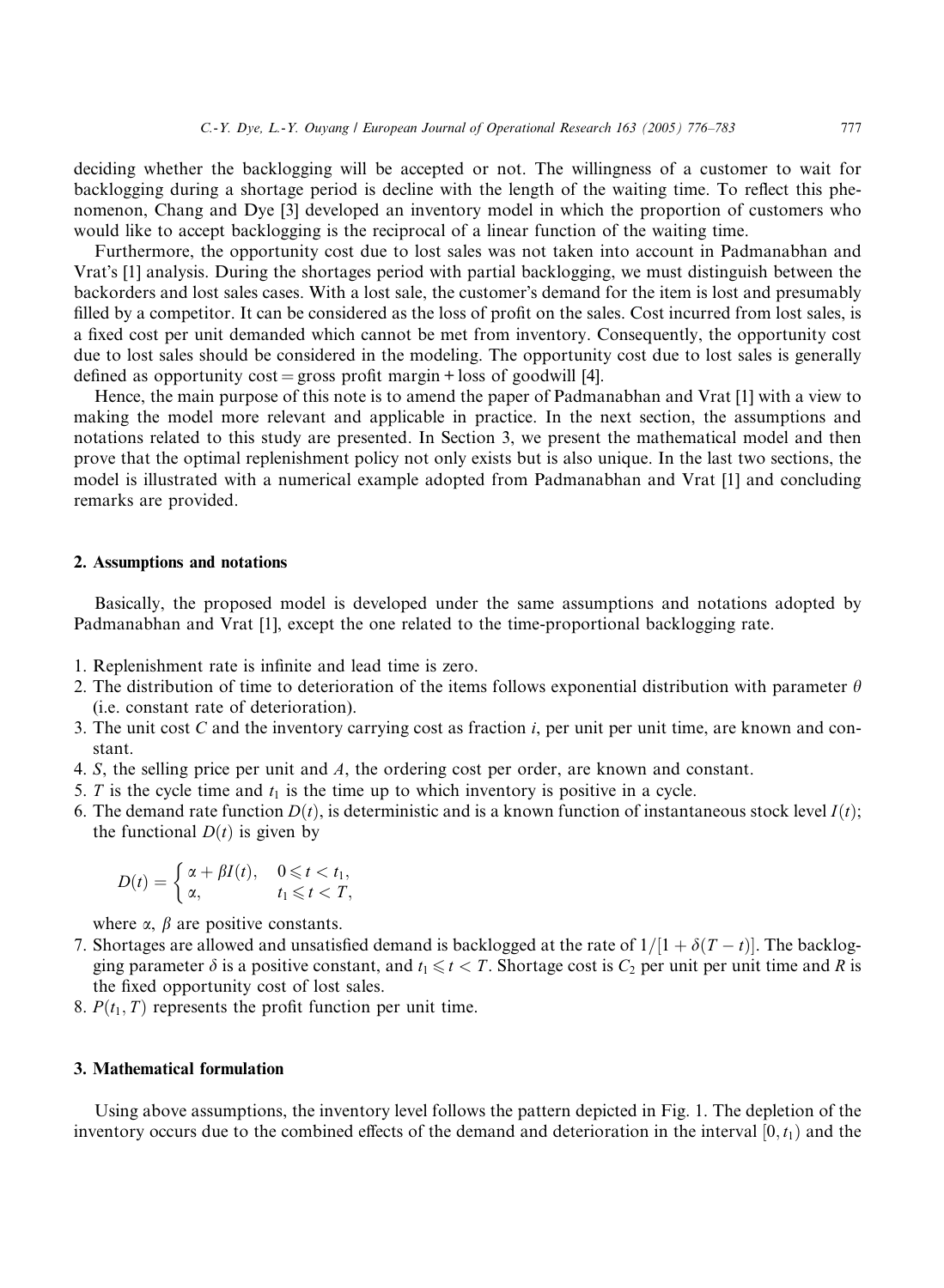

Fig. 1. Graphical representation of inventory system.

demand backlogged in the interval  $[t_1, T)$ . Hence, the variation of inventory level,  $I(t)$ , with respect to time can be described by the following differential equation:

$$
\frac{dI(t)}{dt} = \begin{cases}\n-\alpha - \beta I(t) - \theta I(t), & 0 \leq t < t_1, \\
-\alpha/[1 + \delta(T - t)], & t_1 \leq t < T,\n\end{cases}
$$
\n(1)

with boundary condition  $I(t_1) = 0$ . The solution of (1) is

$$
I(t) = \begin{cases} \alpha[e^{(\beta+\theta)(t_1-t)} - 1]/(\beta+\theta), & 0 \leq t < t_1, \\ -\alpha\{\ln[1+\delta(T-t_1)] - \ln[1+\delta(T-t)]\}/\delta, & t_1 \leq t < T. \end{cases}
$$
(2)

Based on (2), the profit function consists of the following elements:

- 1. Ordering cost per cycle  $= A$ .
- 2. Holding cost per cycle  $= Ci \int_{0}^{t_1} \alpha[e^{(\beta+\theta)(t_1-t)}-1]/(\beta+\theta) dt$ .
- 3. Shortage cost per cycle =  $C_2 \int_{t_1}^{t_2} \alpha {\ln[1 + \delta (T t_1)] \ln[1 + \delta (T t)]} / \delta dt$ .
- 4. Opportunity cost due to lost sales per cycle =  $\alpha R \int_{t_1}^{T} \{1 1/[1 + \delta(T t)]\} dt$ .
- 5. Purchase cost per cycle =  $\alpha C[e^{(\beta+\theta)t_1} 1]/(\beta + \theta) + \alpha C \ln[1 + \delta(T t_1)]/\delta$ .
- 6. Sales revenue per cycle =  $S\{ \int_0^{t_1} \alpha + \beta I(t) dt + \int_{t_1}^{T} \alpha / [1 + \delta (T t)] dt \}.$

Conjunct with the relevant costs mentioned above, the profit per unit time of our model leads to

 $P(t_1, T) = \frac{1}{T}$  {sales revenue – ordering cost – holding cost – shortage cost – opportunity cost  $-$  purchase cost}  $\frac{\alpha[\beta S-(i+\beta+\theta)C]}{(\beta+\theta)^2T}[\mathrm{e}^{(\beta+\theta)t_1}-1-(\beta+\theta)t_1]+\frac{\alpha(S-C)}{\delta T}\ln[1+\delta(T-t_1)]-\frac{A}{T}$  $+\frac{\alpha(S-C)t_1}{T}-\frac{\alpha(C_2+R\delta)}{\delta^2T}\{\delta(T-t_1)-\ln[1+\delta(T-t_1)]$  $\}.$  (3)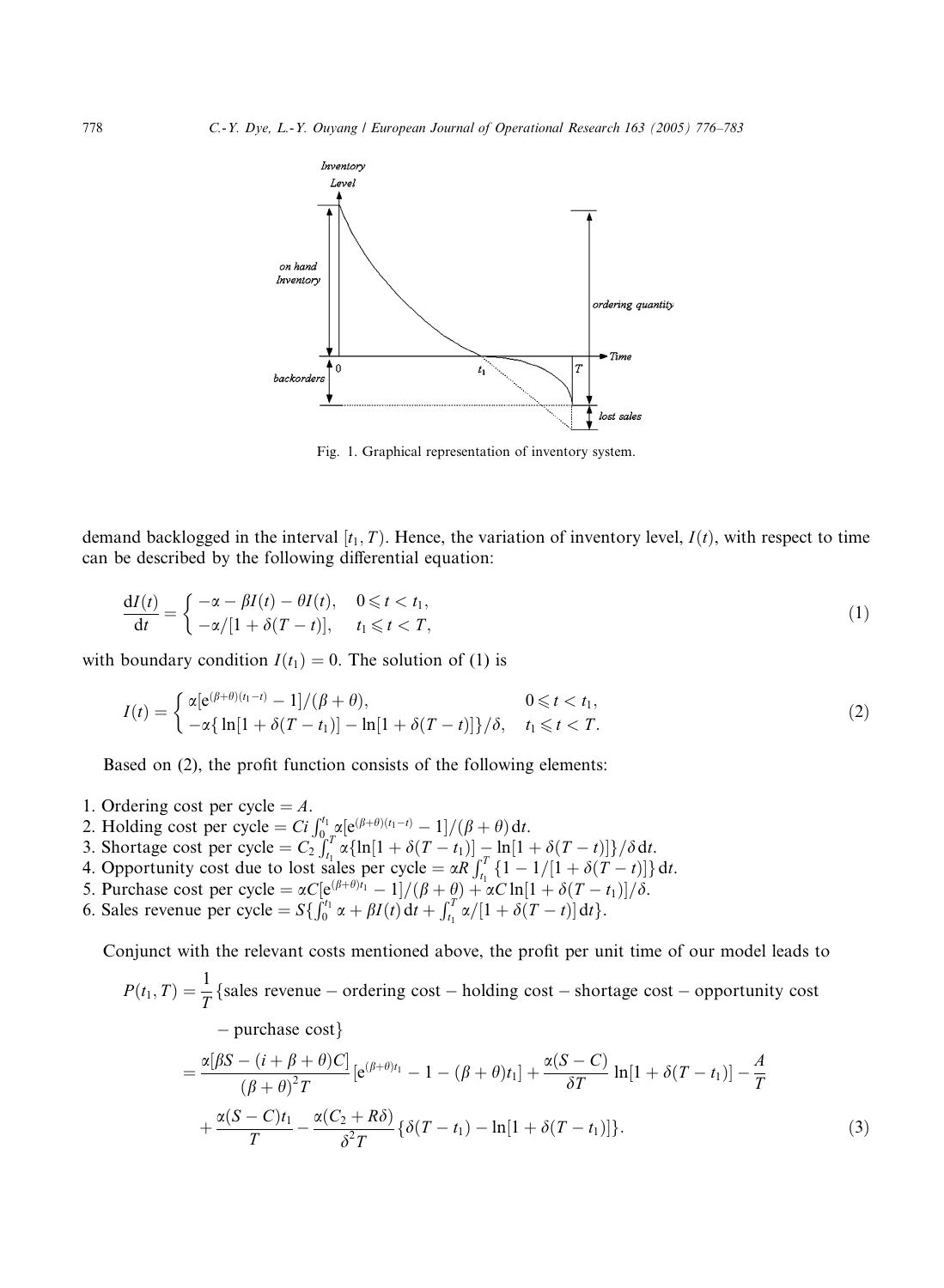The solutions for optimal  $t_1^*$  and  $T^*$  are determined from

$$
\frac{\partial P(t_1, T)}{\partial t_1} = \frac{\alpha[\beta S - (i + \beta + \theta)C]}{(\beta + \theta)T} \left[e^{(\beta + \theta)t_1} - 1\right] + \frac{\alpha[C_2 + \delta(R + S - C)](T - t_1)}{[1 + \delta(T - t_1)]T} = 0\tag{4}
$$

and

$$
\frac{\partial P(t_1, T)}{\partial T} = -\frac{\alpha[\beta S - (i + \beta + \theta)C]}{(\beta + \theta)^2 T^2} \left[e^{(\beta + \theta)t_1} - 1 - (\beta + \theta)t_1\right] - \frac{\alpha(S - C)}{\delta T^2} \ln[1 + \delta(T - t_1)] + \frac{\alpha(S - C)}{T[1 + \delta(T - t_1)]} + \frac{A}{T^2} - \frac{\alpha(S - C)t_1}{T^2} + \frac{\alpha(C_2 + R\delta)}{\delta^2 T^2} \left\{\delta(T - t_1) - \ln[1 + \delta(T - t_1)]\right\} - \frac{\alpha(C_2 + R\delta)(T - t_1)}{T[1 + \delta(T - t_1)]} = 0.
$$
 (5)

After rearranging the terms in (4) and (5), we thus get

$$
\frac{\beta S - (i + \beta + \theta)C}{\beta + \theta} \left[ e^{(\beta + \theta)t_1} - 1 \right] = -\frac{[C_2 + \delta(R + S - C)](T - t_1)}{1 + \delta(T - t_1)}
$$
(6)

and

$$
-\frac{\alpha[\beta S - (i + \beta + \theta)C]}{(\beta + \theta)^2} [e^{(\beta + \theta)t_1} - 1 - (\beta + \theta)t_1] - \frac{\alpha(S - C)}{\delta} \ln[1 + \delta(T - t_1)] + \frac{\alpha(S - C)T}{1 + \delta(T - t_1)} + A - \alpha(S - C)t_1 + \frac{\alpha(C_2 + \delta R)}{\delta^2} \{\delta(T - t_1) - \ln[1 + \delta(T - t_1)]\} - \frac{\alpha(C_2 + \delta R)T(T - t_1)}{1 + \delta(T - t_1)} = 0.
$$
 (7)

From the analysis carried out so far, we have the following propositions:

**Proposition 1.** If  $\beta S - (i + \beta + \theta)C \ge 0$ , then the optimal solution of maximum profit,  $P(t_1, T)$ , does not exist.

**Proof.** If  $\beta S - (i + \beta + \theta)C > 0$ , we can get (6) holds if and only if  $(T - t_1) < 0$ . It is a contradiction, because by assumption, we have  $t_1 \leq T$ . Similarly, if  $\beta S - (i + \beta + \theta)C = 0$ , then, from (6), we obtain  $T = t_1$ . Substituting this into (7), we get  $A = 0$ , which is contradictory, because the ordering cost per cycle, A, is positive. Therefore, if  $\beta S - (i + \beta + \theta)C \ge 0$ , the optimal solution of  $P(t_1, T)$  does not exist.  $\square$ 

A simple managerial implication of the result follows:  $\beta S - (i + \beta + \theta)C = \beta(S - C) - (i + \theta)C$ , where  $\beta(S - C)$  is the benefit received from a unit of inventory and  $(i + \theta)C$  is the cost due to a unit of inventory. Consequently, if  $\beta(S-C)-(i+\theta)C\geqslant 0$ , then building inventory is profitable. Thus, we should display inventory to maximum as possible as we can, and, in this case, the profit per unit time  $P(t_1, T)$  will reach to infinite. It is impossible. Therefore, when  $\beta S - (i + \beta + \theta)C \ge 0$ , we can not find a finite value of  $(t_1, T)$ , such that  $P(t_1, T)$  is maximum and finite.

**Proposition 2.** If  $\beta S - (i + \beta + \theta)C < 0$ , then the point  $(t_1^*, T^*)$  which solves (6) and (7) simultaneously not only exists but is also unique.

**Proof.** To prove the uniqueness of the solution, by using (6), we set  $x = T - t_1$  and let

$$
F(x) = \frac{\beta S - (i + \beta + \theta)C}{\beta + \theta} \left[e^{(\beta + \theta)t_1} - 1\right] + \frac{[C_2 + \delta(R + S - C)]x}{1 + \delta x}, \quad x \ge 0.
$$
\n
$$
(8)
$$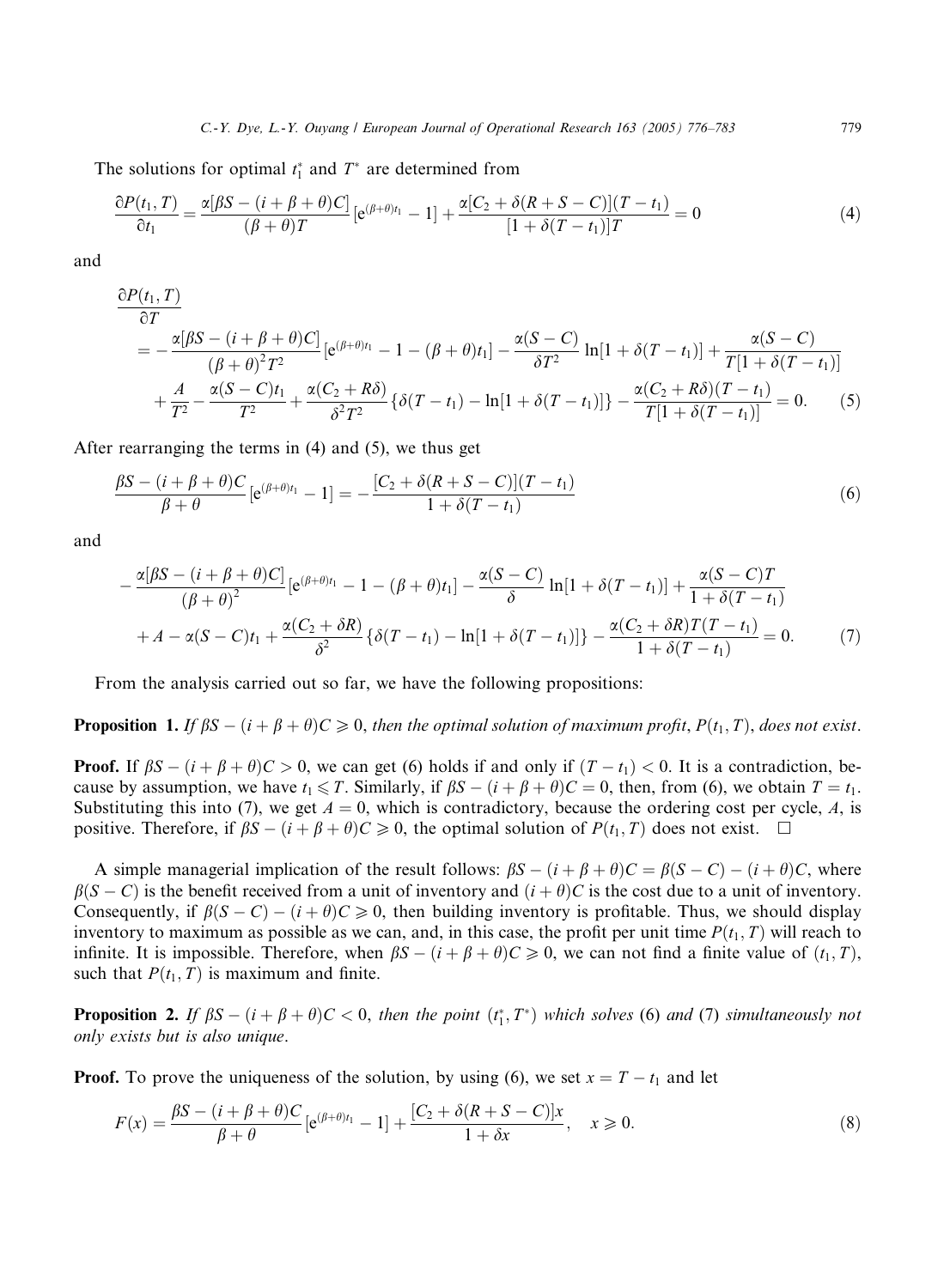Taking the first derivative of  $F(x)$  with respect to x, we have

$$
\frac{dF(x)}{dx} = \frac{C_2 + (R + S - C)\delta}{(1 + \delta x)^2} > 0.
$$

Hence,  $F(x)$  is a strictly increasing function in  $x \in [0, \infty)$ .

Because,  $\beta S - (i + \beta + \theta) < 0$ , thus, from (8), we get  $F(0) < 0$ . Besides, it can be shown that if

$$
t_1 < \hat{t}_1 \equiv \frac{1}{\beta + \theta} \ln \left[ 1 - \frac{(\beta + \theta)[C_2 + \delta(R + S - C)]}{\delta[\beta S - (i + \beta + \theta)C]} \right],
$$

then

$$
\lim_{x\to\infty}F(x)=\frac{\beta S-(i+\beta+\theta)C}{\beta+\theta}\big[e^{(\beta+\theta)t_1}-1\big]+\frac{C_2+\delta(R+S-C)}{\delta}>0.
$$

Therefore, there exists a unique  $x^* \in (0,\infty)$  such that  $F(x^*) = 0$ . From this, we can obtain the following result: Once we get the value  $t_1$ , then, from the value  $x^* \in (0, \infty)$ ,  $T \geq t_1$ ) can be uniquely determined as a function of  $t_1$ .

Next, in order to prove the existence of the solution, by taking implicit differentiation on (6) with respect to  $t_1$ , we have

$$
[\beta S - (i + \beta + \theta)C]e^{(\beta + \theta)t_1} = -\frac{C_2 + \delta(R + S - C)}{[1 + \delta(T - t_1)]^2} \left(\frac{dT}{dt_1} - 1\right).
$$
\n(9)

Since  $C_2 + \delta(R + S - C) > 0$  and  $\beta S - (i + \beta + \theta)C < 0$ , the previous equation holds if and only if  $dT/dt_1 - 1 > 0$ . Furthermore, from (7), we let

$$
G(t_1) = -\frac{\alpha[\beta S - (i + \beta + \theta)C]}{(\beta + \theta)^2} \left[e^{(\beta + \theta)t_1} - 1 - (\beta + \theta)t_1\right] - \frac{\alpha(S - C)}{\delta} \ln[1 + \delta(T - t_1)] + \frac{\alpha(S - C)T}{1 + \delta(T - t_1)} + A - \alpha(S - C)t_1 + \frac{\alpha(C_2 + \delta R)}{\delta^2} \left\{\delta(T - t_1) - \ln[1 + \delta(T - t_1)]\right\} - \frac{\alpha(C_2 + \delta R)T(T - t_1)}{1 + \delta(T - t_1)}.
$$
\n(10)

Due to the relations shown in (6) and  $d/dt_1 - 1 > 0$ , we get

$$
\frac{dG(t_1)}{dt_1} = -\frac{\alpha[\beta S - (i + \beta + \theta)C]}{\beta + \theta} [e^{(\beta + \theta)t_1} - 1] - \frac{\alpha[C_2 + \delta(R + S - C)](T - t_1)}{1 + \delta(T - t_1)} \n- \frac{\alpha[C_2 + \delta(R + S - C)]T}{[1 + \delta(T - t_1)]^2} \left(\frac{dT}{dt_1} - 1\right) = -\frac{\alpha[C_2 + \delta(R + S - C)T}{[1 + \delta(T - t_1)]^2} \left(\frac{dT}{dt_1} - 1\right) < 0.
$$

As a result,  $G(t_1)$  is a strictly decreasing function of  $t_1$ . Because

$$
\lim_{t_1 \to \hat{t}_1^-} G(t_1) = \lim_{t_1 \to \hat{t}_1^-} \left\{ -\frac{\alpha[\beta S - (i + \beta + \theta)C]}{(\beta + \theta)^2} \left[ e^{(\beta + \theta)t_1} - 1 - (\beta + \theta)t_1 \right] - \frac{\alpha(S - C)}{\delta} \ln[1 + \delta(T - t_1)] + \frac{\alpha(S - C)T}{1 + \delta(T - t_1)} + A - \alpha(S - C)t_1 + \frac{\alpha(C_2 + \delta R)}{\delta^2} \left\{ \delta(T - t_1) - \ln[1 + \delta(T - t_1)] \right\} - \frac{\alpha(C_2 + \delta R)T(T - t_1)}{1 + \delta(T - t_1)} \right\}
$$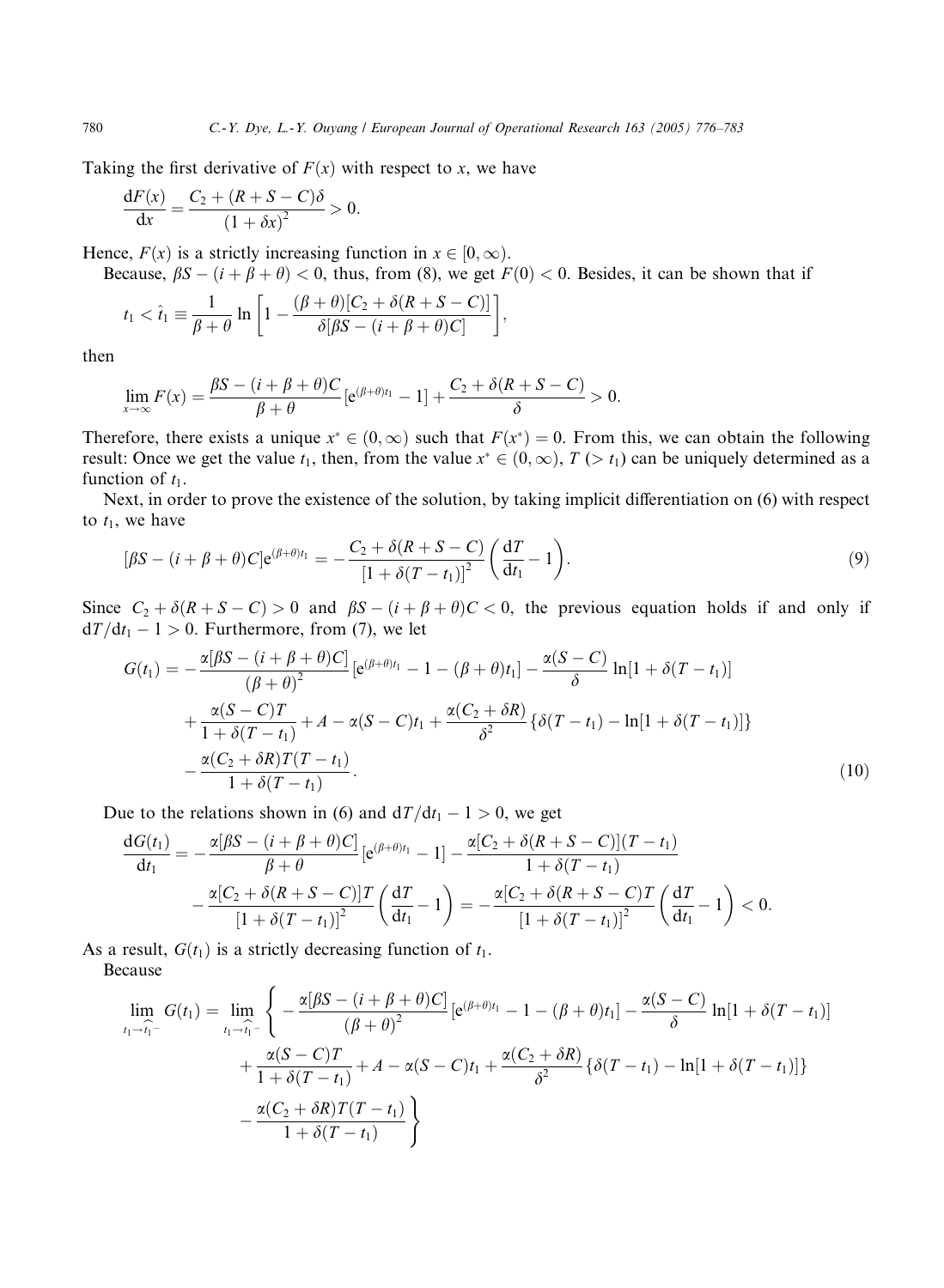$$
= -\frac{\alpha[\beta S - (i + \beta + \theta)C]}{(\beta + \theta)^2} [e^{(\beta + \theta)\hat{i}_1} - 1 - (\beta + \theta)\hat{i}_1] + A
$$
  
+ 
$$
\lim_{t_1 \to \hat{i}_1^-} \left\{ -\frac{\alpha[C_2 + \delta(R + S - C)]}{\delta^2} \ln[1 + \delta(T - t_1)] + \frac{\alpha(S - C)(T - t_1)}{1 + \delta(T - t_1)} - \frac{\alpha\delta(S - C)(T - t_1)t_1}{1 + \delta(T - t_1)} + \frac{\alpha(C_2 + \delta R)(T - t_1)}{\delta} - \frac{\alpha(C_2 + \delta R)(T - t_1)^2}{1 + \delta(T - t_1)} - \frac{\alpha(C_2 + \delta R)(T - t_1)t_1}{1 + \delta(T - t_1)} \right\}
$$
  
= 
$$
-\frac{\alpha[\beta S - (i + \beta + \theta)C]}{(\beta + \theta)^2} [e^{(\beta + \theta)\hat{i}_1} - 1 - (\beta + \theta)\hat{i}_1] + A - \infty < 0
$$
  
(since we have 
$$
\lim_{t_1 \to \hat{i}_1^-} (T - t_1) = \infty
$$
 from (6)).

And, from (6),  $T = t_1 = 0$  as  $t_1 = 0$ , it gets  $G(0) = A > 0$ . Therefore, there exists a unique  $t_1^* \in (0, \hat{t}_1)$  such that  $G(t_1^*) = 0$ . This completes the proof.  $\Box$ 

**Proposition 3.** If  $\beta S - (i + \beta + \theta)C < 0$ , then the  $(t_1^*, T^*)$  which solves Eqs. (6) and (7) simultaneously is the global maximum of the profit per unit time.

Proof. Now, we examine the corresponding second-order sufficient conditions for the optimal solutions. Since

$$
\frac{\partial^2 P(t_1, T)}{\partial t_1^2}\bigg|_{(t_1, T) = (t_1^*, T^*)} = \frac{\alpha[\beta S - (i + \beta + \theta)C]}{T^*} e^{(\beta + \theta)t_1^*} - \frac{\alpha[C_2 + \delta(R + S - C)]}{T^* [1 + \delta(T^* - t_1^*)]^2} < 0,
$$
  

$$
\frac{\partial^2 P(t_1, T)}{\partial T^2}\bigg|_{(t_1, T) = (t_1^*, T^*)} = -\frac{\alpha[C_2 + \delta(R + S - C)]}{T^* [1 + \delta(T^* - t_1^*)]^2} < 0,
$$

and

$$
\left.\frac{\partial^2 P(t_1,T)}{\partial t_1 \partial T}\right|_{(t_1,T)=(t_1^*,T^*)} = \frac{\alpha[C_2+\delta(R+S-C)]}{T^*[1+\delta(T^*-t_1^*)]^2},
$$

it can be easily verified that

$$
\left|\frac{\partial^2 P(t_1, T)}{\partial t_1^2}\bigg|_{(t_1, T)=(t_1^*, T^*)}\right| > \left|\frac{\partial^2 P(t_1, T)}{\partial t_1 \partial T}\bigg|_{(t_1, T)=(t_1^*, T^*)}\right|,
$$
  

$$
\left|\frac{\partial^2 P(t_1, T)}{\partial T^2}\bigg|_{(t_1, T)=(t_1^*, T^*)}\right| = \left|\frac{\partial^2 P(t_1, T)}{\partial t_1 \partial T}\bigg|_{(t_1, T)=(t_1^*, T^*)}\right|,
$$

and

$$
|\mathbf{H}|=\frac{\partial^2 P(t_1,T)}{\partial t_1^2}\bigg|_{(t_1,T)=(t_1^*,T^*)}\times\frac{\partial^2 P(t_1,T)}{\partial T^2}\bigg|_{(t_1,T)=(t_1^*,T^*)}-\Bigg[\frac{\partial^2 P(t_1,T)}{\partial t_1\partial T}\bigg|_{(t_1,T)=(t_1^*,T^*)}\Bigg]^2>0.
$$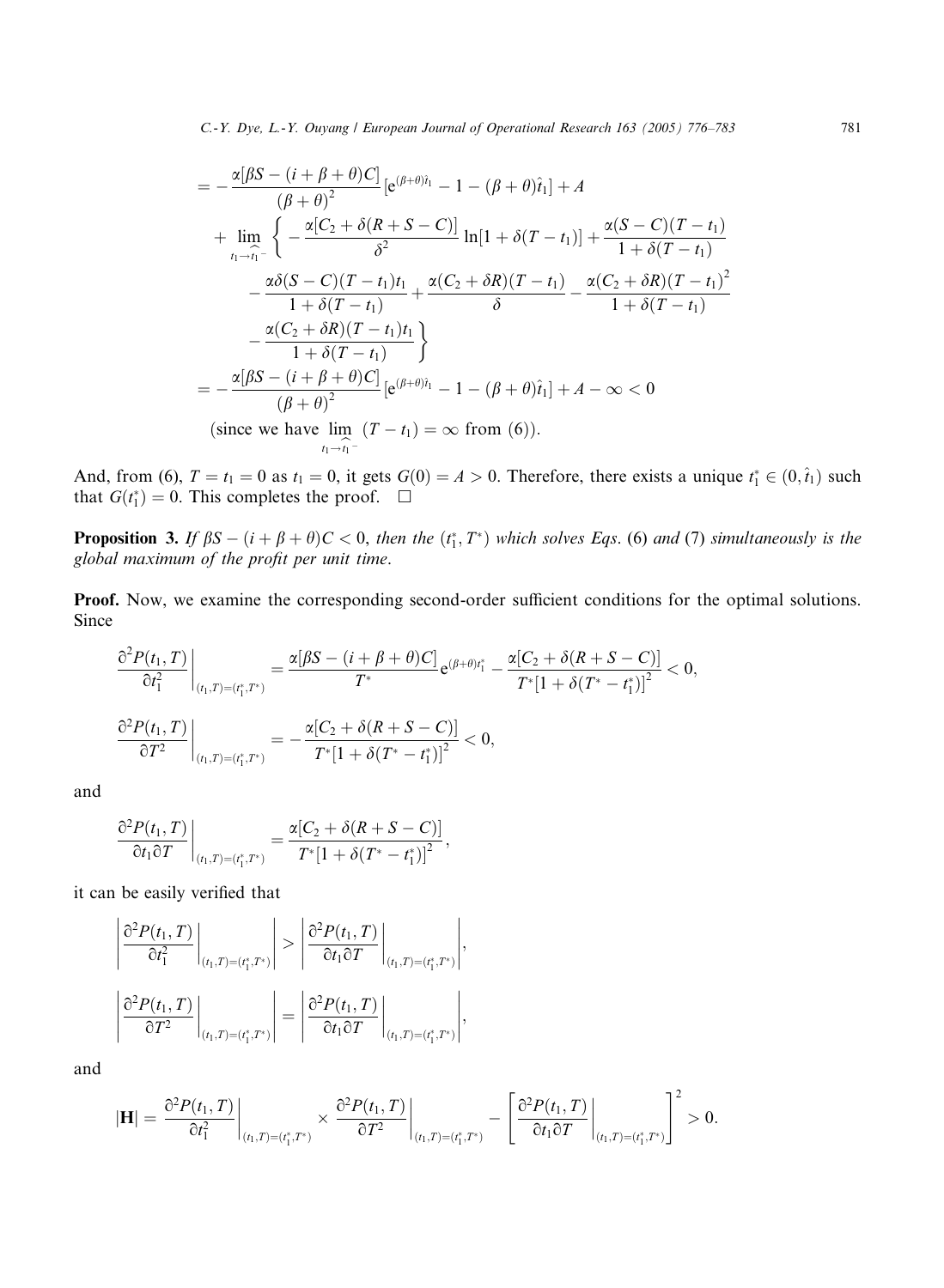Hence, the Hessian matrix **H** at point  $(t_1^*, T^*)$  is negative definite. Consequently, we can conclude that the stationary point for our optimization problem is a global maximum. This completes the proof.  $\Box$ 

## 4. Numerical example

Because  $t_1^*$  and  $T^*$  cannot be determined in closed forms from (6) and (7), they have to be solved numerically using some computer algorithm. It is trivial from (6) that

$$
T = t_1 - \frac{[\beta S - (i + \beta + \theta)C][e^{(\beta + \theta)t_1} - 1]}{[C_2 + \delta(R + S - C)][\beta + \theta) + \delta[\beta S - (i + \beta + \theta)C][e^{(\beta + \theta)t_1} - 1]}.
$$
\n(11)

Substituting the result into (10), we can obtain the value of  $t_1^*$  from  $G(t_1) = 0$  by using Newton–Raphson Method (or any bisection method). We then get  $T^*$  by using (11). Therefore, we have the corresponding maximum profit per unit time  $P(t_1^*, T^*)$  which can be obtained by (3).

For the special case,  $\delta \to \infty$  (i.e. complete lost sales), from (11), we get  $T^* = t_1^*$ . In this situation, the optimal solution does not allow shortage.

To solve the nonlinear equation,  $G(t_1) = 0$ , the subroutine "FindRoot" in the Mathematica version 4.0 is used to find the solution. To illustrate the proposed model, we consider the data as the example in Padmanabhan and Vrat [1]:  $\alpha = 600$ ,  $\beta = \{0.2, 0.3, 0.4\}$ ,  $A = 250$ ,  $\theta = 0.05$ ,  $C = 5$ ,  $i = 0.35$ ,  $C_2 = 3$  and  $S = 7$ . Besides,  $R = 5$  and  $\delta = \{1, 5, 10, 25, 50\}$ . The computed results are shown in Table 1. Also, the results of special cases,  $\delta = 0$  (i.e. complete backlogging) and  $\delta \to \infty$  (i.e. complete lost sales) are listed in the same table.The following inferences can be made from the results in Table 1.

- 1. For fixed  $\beta$ , increasing the value of  $\delta$  will result in a decrease in the optimal profit, yet the optimal service rate  $(t_1^*/T^*)$  is increasing and approaches to 1.
- 2. For fixed  $\beta$ , the maximum profit occurred at  $\delta = 0$  (i.e. complete backlogging), and the minimum profit occurred at  $\delta \rightarrow \infty$  (i.e. complete lost sales).
- 3. The optimal profit with partial backlogging is more sensitive to  $\delta$  when its value is small.
- 4. For fixed  $\delta$ , if the value of  $\beta$  is increasing, then the optimal profit and the optimal service rate  $(t_1^*/T^*)$  are increasing simultaneously.

| $\beta$ |                 | Complete<br>backlogging<br>$(\delta = 0)$ | $\delta$ |        |        |        |        | Complete                                    |
|---------|-----------------|-------------------------------------------|----------|--------|--------|--------|--------|---------------------------------------------|
|         |                 |                                           |          | 5      | 10     | 25     | 50     | lost sales<br>$(\delta \rightarrow \infty)$ |
| 0.2     | $t_1^*$         | 0.5519                                    | 0.6296   | 0.6661 | 0.6733 | 0.6781 | 0.6798 | 0.6816                                      |
|         | $T^*$           | 0.8674                                    | 0.7521   | 0.7021 | 0.6925 | 0.6861 | 0.6839 | 0.6816                                      |
|         | $t_1^*/T^*$     | 0.6362                                    | 0.8372   | 0.9487 | 0.9723 | 0.9884 | 0.9941 | 1.0000                                      |
|         | $P(t_1^*, T^*)$ | 631.9                                     | 545.4    | 504.2  | 496.0  | 490.6  | 488.6  | 486.6                                       |
| 0.3     | $t_1^*$         | 0.5877                                    | 0.6617   | 0.6955 | 0.7021 | 0.7065 | 0.7080 | 0.7096                                      |
|         | $T^*$           | 0.8921                                    | 0.7781   | 0.7295 | 0.7201 | 0.7140 | 0.7118 | 0.7096                                      |
|         | $t_1^*/T^*$     | 0.6588                                    | 0.8504   | 0.9535 | 0.9750 | 0.9895 | 0.9947 | 1.0000                                      |
|         | $P(t_1^*, T^*)$ | 651.9                                     | 574.5    | 538.5  | 531.4  | 526.7  | 525.1  | 523.4                                       |
| 0.4     | $t_1^*$         | 0.6308                                    | 0.7006   | 0.7315 | 0.7374 | 0.7414 | 0.7428 | 0.7442                                      |
|         | $T^*$           | 0.9226                                    | 0.8102   | 0.7632 | 0.7542 | 0.7483 | 0.7463 | 0.7442                                      |
|         | $t_1^*/T^*$     | 0.6837                                    | 0.8646   | 0.9585 | 0.9777 | 0.9907 | 0.9953 | 1.0000                                      |
|         | $P(t_1^*, T^*)$ | 674.9                                     | 607.0    | 576.3  | 570.3  | 566.4  | 565.0  | 563.6                                       |

| Table 1                                   |  |  |  |
|-------------------------------------------|--|--|--|
| Effects of $\beta$ and $\delta$ on profit |  |  |  |